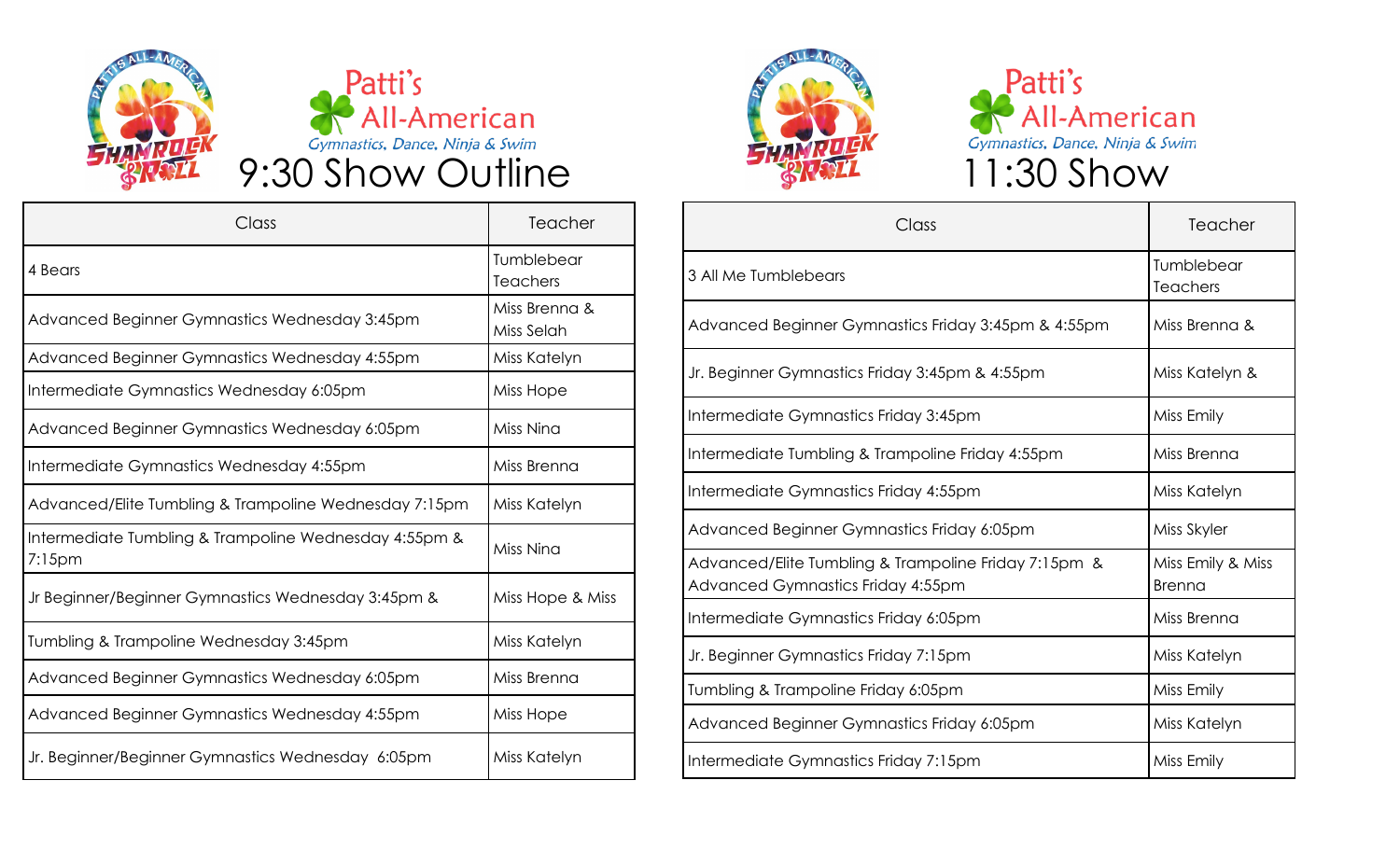



| Class                                                               | Teacher                       |
|---------------------------------------------------------------------|-------------------------------|
| Preschool 4/5 Tumblebears                                           | Tumblebear<br><b>Teachers</b> |
| Advanced Beginner Gymnastics Saturday 1:30pm                        | Miss Brenna                   |
| Beginner Gymnastics Sunday 12:20pm                                  | Miss Abbie                    |
| Intermediate Gymnastics Saturday 1:35pm                             | Miss Nina                     |
| Jr. Beginner Gymnastics Sunday 1:30pm                               | Miss Geneva                   |
| Tumbling & Trampoline Sunday 1:30pm                                 | Miss Jessica                  |
| Advanced Beginner Gymnastics Sunday 1:30pm                          | Miss Skyler                   |
| Advanced Gymnastics Saturday 12:20pm                                | Miss Katelyn                  |
| Intermediate Gymnastics Saturday 12:20pm                            | Miss Brenna                   |
| Jr. Beginner/Beginner Gymnastics Saturday 1:35pm & Sunday<br>1:30pm | Miss Juliana &<br>Miss Abbie  |
| Advanced Beginner Gymnastics Saturday 12:30pm                       | Miss Nina                     |
| Jr. Beginner Gymnastics Sunday 12:20pm                              | Miss Geneva                   |
| Advanced Beginner Gymnastics Sunday 12:20pm                         | Miss Jessica                  |
| Intermediate Gymnastics Sunday 12:20pm                              | Miss Skyler                   |
| Intermediate Tumbling & Trampoline Saturday 1:30pm                  | Miss Katelyn                  |
| Advanced Beginner Gymnastics Sunday 2:40pm                          | Miss Abbie                    |
| Jr. Beginner Gymnastics Sunday 2:40pm                               | Miss Jessica                  |
| Jr. Beginner Gymnastics Saturday 12:30pm                            | Miss Juliana                  |
| Intermediate Gymnastics Sunday 2:40pm                               | Miss Skyler                   |





## 4:00 Show Outline

| Choreographed by<br>Miss Emily & Miss<br>Katelyn<br>Miss Jessica<br>Miss Brenna<br>Miss Skyler<br>Miss Emily<br>Miss Juliana<br>Miss Brenna<br>Miss Emily<br>Miss Jessica<br>Miss Brenna<br>Miss Emily<br>Miss Skyler<br>Miss Brenna<br>Miss Jessica<br>Miss Juliana | Class                                                      | Teacher    |
|----------------------------------------------------------------------------------------------------------------------------------------------------------------------------------------------------------------------------------------------------------------------|------------------------------------------------------------|------------|
|                                                                                                                                                                                                                                                                      | Advanced / Elite Stars                                     |            |
|                                                                                                                                                                                                                                                                      | Advanced Beginner Gymnastics Monday 4:55 pm &<br>$6:05$ pm |            |
|                                                                                                                                                                                                                                                                      | Beginner Gymnastics Monday 6:05pm                          |            |
|                                                                                                                                                                                                                                                                      | Intermediate Tumbling & Trampoline Monday 7:15pm           |            |
|                                                                                                                                                                                                                                                                      | Tumbling & Trampoline Monday 3:45pm                        |            |
|                                                                                                                                                                                                                                                                      | Jr. Beginner/Beginner Gymnastics Monday 3:45pm &<br>4:55pm |            |
|                                                                                                                                                                                                                                                                      | Intermediate Gymnastics Monday 7:15pm                      |            |
|                                                                                                                                                                                                                                                                      | Advanced/Elite Tumbling & Trampoline Monday 6:05pm         |            |
|                                                                                                                                                                                                                                                                      | Intermediate Girls Gymnastics Monday 3:45-4:45pm           |            |
|                                                                                                                                                                                                                                                                      | Advanced Beginner Girls Gymnastics Monday 3:45pm           |            |
|                                                                                                                                                                                                                                                                      | Advanced/Elite Tumbling & Trampoline Monday 4:55pm         |            |
|                                                                                                                                                                                                                                                                      | Intermediate Gymnastics Monday 6:05pm                      |            |
|                                                                                                                                                                                                                                                                      | Jr. Beginner Gymnastics Monday 4:55pm                      |            |
|                                                                                                                                                                                                                                                                      | Advanced Beginner Gymnastics Monday 7:15pm                 |            |
|                                                                                                                                                                                                                                                                      | Tumbling & Trampoline Monday 6:05pm                        |            |
|                                                                                                                                                                                                                                                                      | Elite Girls Gymnastics Monday 7:15pm                       | Miss Emily |